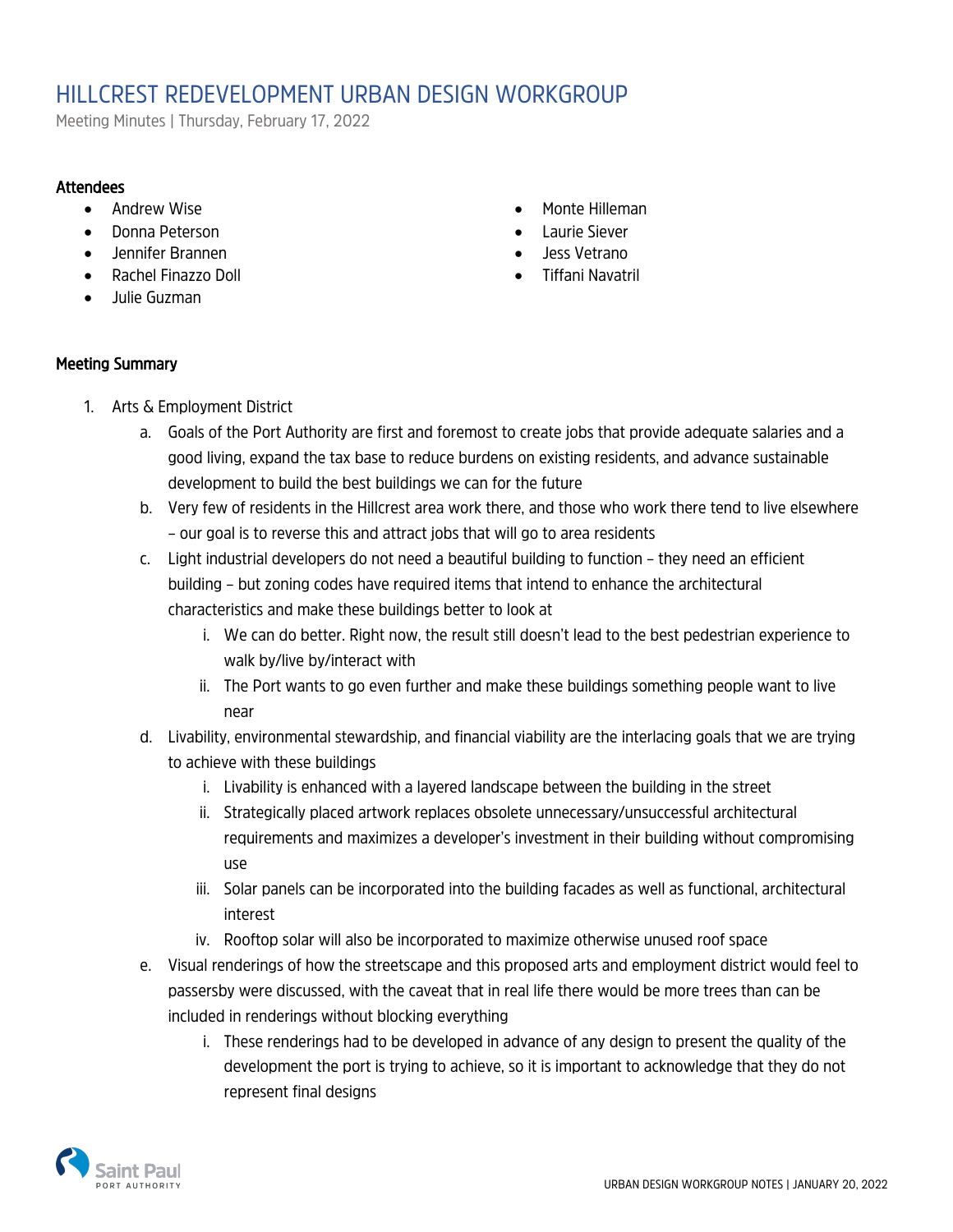- f. Local artists should be included in this process, and community-curated themes will be pursued and facilitated by the eastside arts council
	- i. Port has a history of sourcing local artists and connecting them with projects, and will plan on coaching developers that are selected for this site to include their art on the buildings
	- ii. The owner/user breakdown has not be established yet, but the covenants are what guide what developers can do once the Port Authority doesn't own it any more

### 2. Blocks

- a. Comprehensive plans guide the identification of the Hillcrest site as a location for a neighborhood node for both Saint Paul and Maplewood, and this is to specifically forward Saint Paul's goals to create a 20 minute city
	- i. Maplewood is also planning to rezone/densify this corner of their city in their 2040 plan
	- ii. Both plans are addressing the shortage in relation to the housing demand in the Twin Cities
	- iii. This "Node" defines just a combination of uses that creates walkability and energy in an area, and will likely include apartment buildings with ground floor retail – parking for this would likely be below the building, and potentially somewhat behind the buildings
	- iv. New housing would prioritize families, and could roughly include 2,000 new residents based on the proposed densities, but exact future populations are unknown
		- 1. Senior housing could be part of this as it was identified as a priority in a recent market study
		- 2. Ownership models have not yet been explored
		- 3. Unit mixes would be categorized more as an advisory item rather than a requirement as it pertains to the covenants
		- 4. The more information the Port collects regarding what the neighborhood preference is for certain development types, the more they can seek out developers that can fulfil those goals
- b. Configuration of the blocks is based primarily on the surrounding street network, the required depths set forth by the zoning code, and the physical constraints of the site, particularly the wetlands
- c. Strong community desire was expressed for this neighborhood to prevent/discourage through-traffic
- d. Light industrial parcels were highly influenced by the wetlands in order to maintain the largest, most flexible scale
- e. Wetlands themselves require dredging to deal with mercury contamination, except one in the center which we will attempt to retain as is, the other two that need to be saved are the one that is of the highest ecological designation (manage b) and the largest one in the south
- f. Howard is the node, but isn't necessarily the main traffic intersection
	- i. There could be a stop light but that is dictated by the county traffic engineer
	- ii. Industrial traffic will be disincentivized to use this intersection
	- iii. Traffic projections assume 500 new vehicles lengthy analysis completed by other parties
	- iv. Entrance patterns could be dictated by this group to some degree
- g. Zoning regulations (Traditional neighborhood district design standards) apply to both blocks and streets

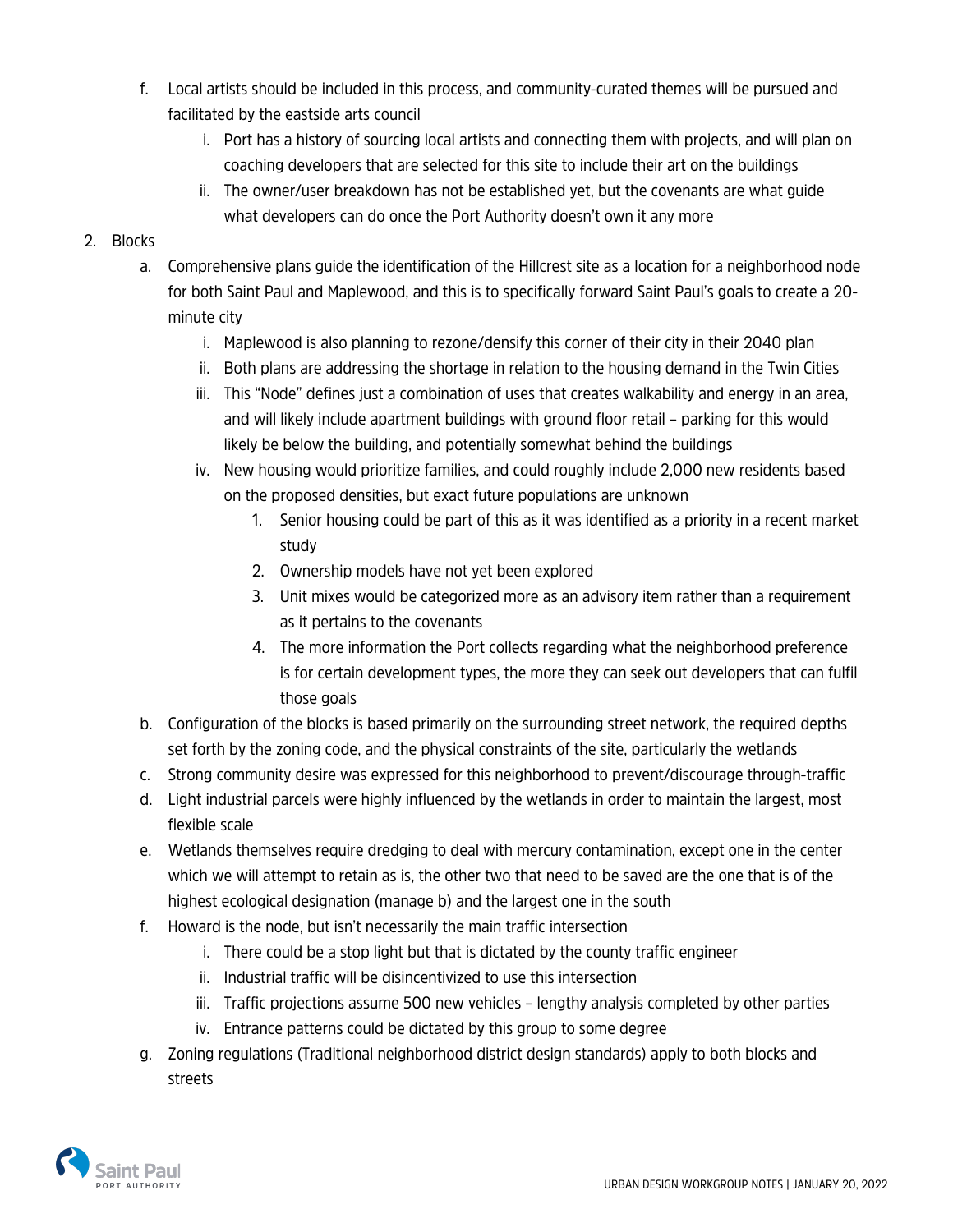- h. Saint Paul Parks Department will be working on their own planning process for the park on the Hillcrest site, and that will likely start later this year
- i. Potential Areas of Influence
	- i. How they work together to make a block (corners and entry points)
	- ii. Their scale and density how step backs in buildings or accessory dwelling units increase density without an increased "feel" of density
	- iii. Their internal circulation driveways, alleys, intersection of internal circulation with ROW

## 3. Homework Recap

- a. Julie -- Inviting, color pops, front entry, neighborhood vibe as opposed to urban, expression of character, jigs and jags in façade
	- i. "Node" intriguing concept but hard to google doesn't need to have a Starbucks
- b. Andrew flat and boxy building but balcony use has created architectural interest and the sense of jigs and jags – provides interest from interior perspective as well
	- i. Penetrating through a larger building to connect both sides to the public realm in relation to buildings along Larpenteur – Porosity
	- ii. Providence, Rhode Island pedestrian/bicycle bridge connected two previously very separated neighborhoods and created new neighbors and an exciting link – it is a bridge but there is also opportunity to gather/program space on it
- c. Susan was inspired by Jennifer's homework submission last week, and liked the breakdown of three distinct pedestrian zones in the ROW, vs a very disorderly pedestrian space where it is difficult to know where you should go
- d. Rachel Also liked the neighborhood node concept, and how in the greater east side there isn't a lot of opportunity for places to sit/gather. Furness is great but doesn't invite staying. Space that can be reinvented by the people who use it.
- e. Donna lighting and safety Pinterest board safety should be a major priority
- f. People love water
- 4. Streets
	- a. Review of planning documents that impact street design
	- b. Three types of streets in Master Plan
		- i. Neighborhood node prioritizes pedestrian experience
		- ii. Light Industrial need to support truck traffic while facilitating an enjoyable pedestrian experience
		- iii. Neighborhood smallest streets, very quiet and pedestrian-oriented
	- c. Complete Streets best design practices are the basis of both St. Paul and Maplewood's Street Design manuals
	- d. Sustainability requirements we need to make space for them in the street section (district energy, district stormwater, district stormwater)
	- e. Traditional Neighborhood District Design Standards
		- i. On-street parking helps buffer pedestrians
		- ii. Everything behind the curb is a likely area of potential influence for this group
	- f. Potential Areas of Influence